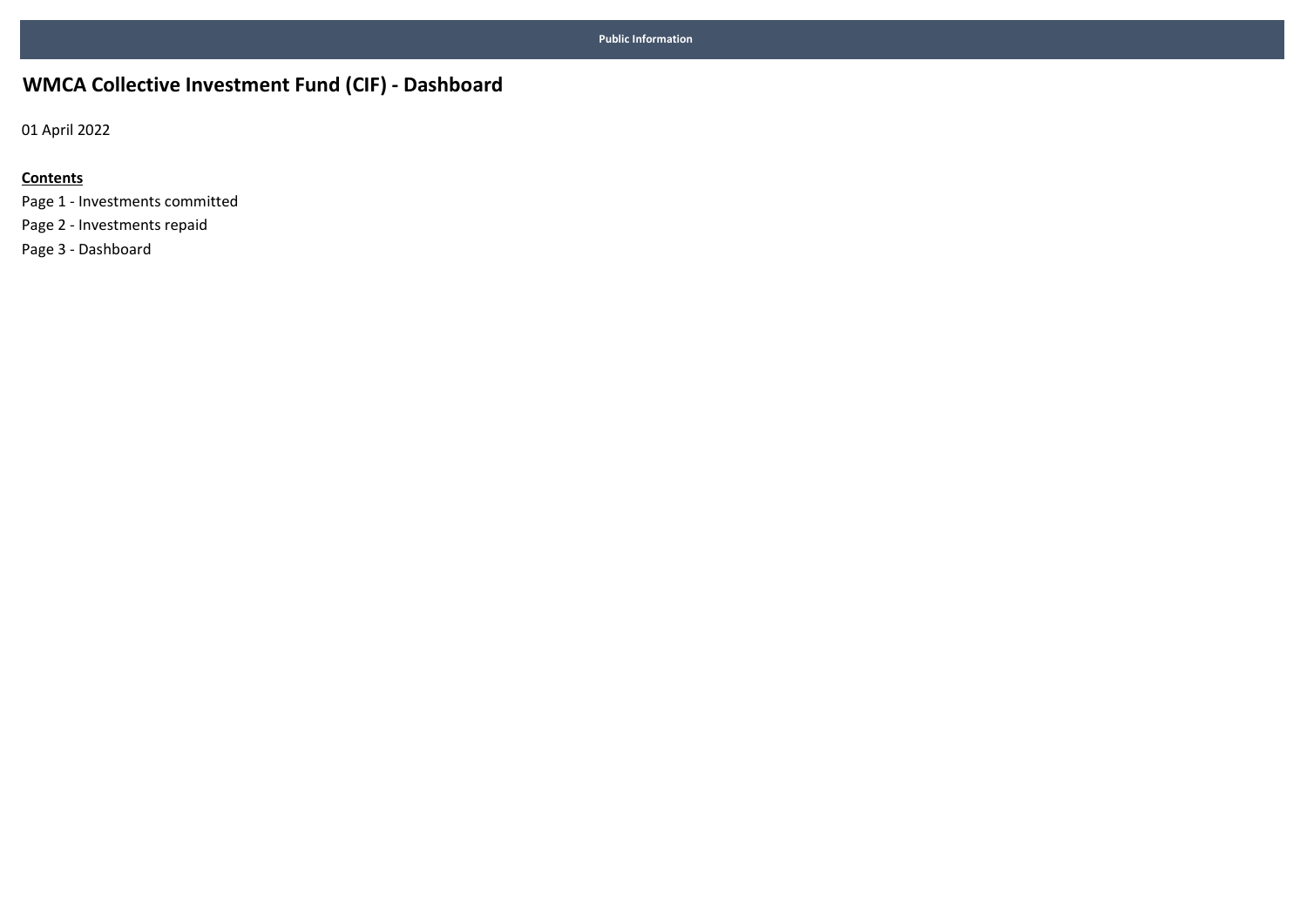| Opportunity - Location                                     | Industry                    | <b>Jobs Created</b> | <b>Brownfield Land - Acres</b> | <b>Homes Created</b> | Com. Space sq ft | <b>Business Rates pa</b> | <b>Local Authority</b> | <b>Loan Amount</b> | <b>Drawn Amount</b> |
|------------------------------------------------------------|-----------------------------|---------------------|--------------------------------|----------------------|------------------|--------------------------|------------------------|--------------------|---------------------|
| Barberry - Well Lane, Wolverhampton                        | <b>Commercial Property</b>  | 144                 |                                |                      | 55,575           | £172,440                 | Wolverhampton CC       | £3,000,000         | £503,181            |
| Complex Development Projects - Telegraph, Far Gosford 2    | <b>Residential Property</b> | 90                  |                                |                      | 80,000           | £70,000                  | Coventry CC            | £4,700,000         | £3,669,417          |
| Craig Watts - Aliaxis Site                                 | <b>Commercial Property</b>  | 200                 | - 5                            | $\Omega$             | 100,000          | £0                       | Cannock Chase DC       | £2,500,000         | £2,151,641          |
| Holbrook Lane Investment LLP - Holbrook Lane               | <b>Commercial Property</b>  | 200                 |                                | 0                    | 105,000          | £450,000                 | Coventry CC            | £8,800,000         | £4,617,911          |
| Morris & Company Ltd - Paragon Point                       | <b>Commercial Property</b>  | 75                  |                                | 0                    | 37,900           | £113,000                 | Telford & Wrekin       | £2,265,000         | £1,578,658          |
| Redsun Projects Ltd - Halesfield                           | <b>Commercial Property</b>  | 200                 | -5                             | 0                    | 77,000           | £209,000                 | Telford & Wrekin       | £3,400,000         | £2,017,727          |
| St Francis Group - Parallel 113                            | <b>Commercial Property</b>  | 198                 |                                | 0                    | 113,000          | £370,000                 | Walsall DC             | £6,400,000         | E0                  |
| Stoford Properties - Sandvik                               | <b>Commercial Property</b>  | 182                 |                                | 80                   | 20,000           | £165,000                 | Dudley MBC             | £4,945,000         | £2,956,150          |
| Kinrise - Citadel                                          | <b>Commercial Property</b>  | 359                 | $^{\circ}$                     | 0                    | 47,470           | £500,000                 | Birmingham CC          | £9,500,000         | £1,853,189          |
| Derek Richardson - Ricoh                                   | <b>Commercial Property</b>  | 28                  |                                |                      | 58,556           | £120,000                 | Coventry CC            | £12,200,000        | £0                  |
| KMN Investments Ltd -Drywall Steel Sections - Mayank Gupta | <b>Commercial Property</b>  | 150                 |                                |                      | 83,174           | £290,000                 | Wolverhampton CC       | £7,590,000         | £0                  |
| Redsun Projects Ltd - Halesfield - Investment              | <b>Commercial Property</b>  | $\mathbf{0}$        |                                |                      | $\overline{0}$   | $\pmb{\text{f0}}$        | Telford & Wrekin       | £4,000,000         | £0                  |

| Live outputs | Transaction | <b>Jobs Created</b> | <b>Brownfield Land - Acres</b> | <b>Homes Created</b> | Com. Space sq ft | <b>Business Rates pa</b> | <b>Loan Amount</b> | <b>Drawn Amount</b> |
|--------------|-------------|---------------------|--------------------------------|----------------------|------------------|--------------------------|--------------------|---------------------|
|              | 12          | 1,826               | 45                             | 80                   | 777,675          | £2,459,440               | £69,300,000        | £19,347,874         |
|              |             |                     |                                |                      |                  |                          |                    |                     |
| Repaid       | Transaction | <b>Jobs Created</b> | <b>Brownfield Land - Acres</b> | <b>Homes Created</b> | Com. Space sq ft | <b>Business Rates pa</b> | <b>Loan Amount</b> | <b>Drawn Amount</b> |
|              | 15          | 2,470               | 54                             | 433                  | 1,047,993        | £3,936,553               | £65,185,000        | £0                  |
|              |             |                     |                                |                      |                  |                          |                    |                     |
| Total        | Transaction | <b>Jobs Created</b> | <b>Brownfield Land - Acres</b> | <b>Homes Created</b> | Com. Space sq ft | <b>Business Rates pa</b> | <b>Loan Amount</b> | <b>Drawn Amount</b> |
|              | 27          | 4,296               | 99                             | 513                  | 1,825,668        | £6,395,993               | £134,485,000       | £19,347,874         |

| <b>Loan Amount</b> | <b>Drawn Amount</b> |
|--------------------|---------------------|
| £3,000,000         | £503,181            |
| £4,700,000         | £3,669,417          |
| £2,500,000         | £2,151,641          |
| £8,800,000         | £4,617,911          |
| £2,265,000         | £1,578,658          |
| £3,400,000         | £2,017,727          |
| £6,400,000         | £0                  |
| £4,945,000         | £2,956,150          |
| £9,500,000         | £1,853,189          |
| £12,200,000        | £0                  |
| £7,590,000         | £0                  |
| £4,000,000         | £0                  |

| <b>Loan Amount</b> | <b>Drawn Amount</b> |
|--------------------|---------------------|
| £69,300,000        | £19,347,874         |
|                    |                     |
| <b>Loan Amount</b> | <b>Drawn Amount</b> |
| £65,185,000        | £0                  |
|                    |                     |
| <b>Loan Amount</b> | <b>Drawn Amount</b> |
| £134,485,000       | £19,347,874         |

# WMCA CIF - Investments committed and completed funds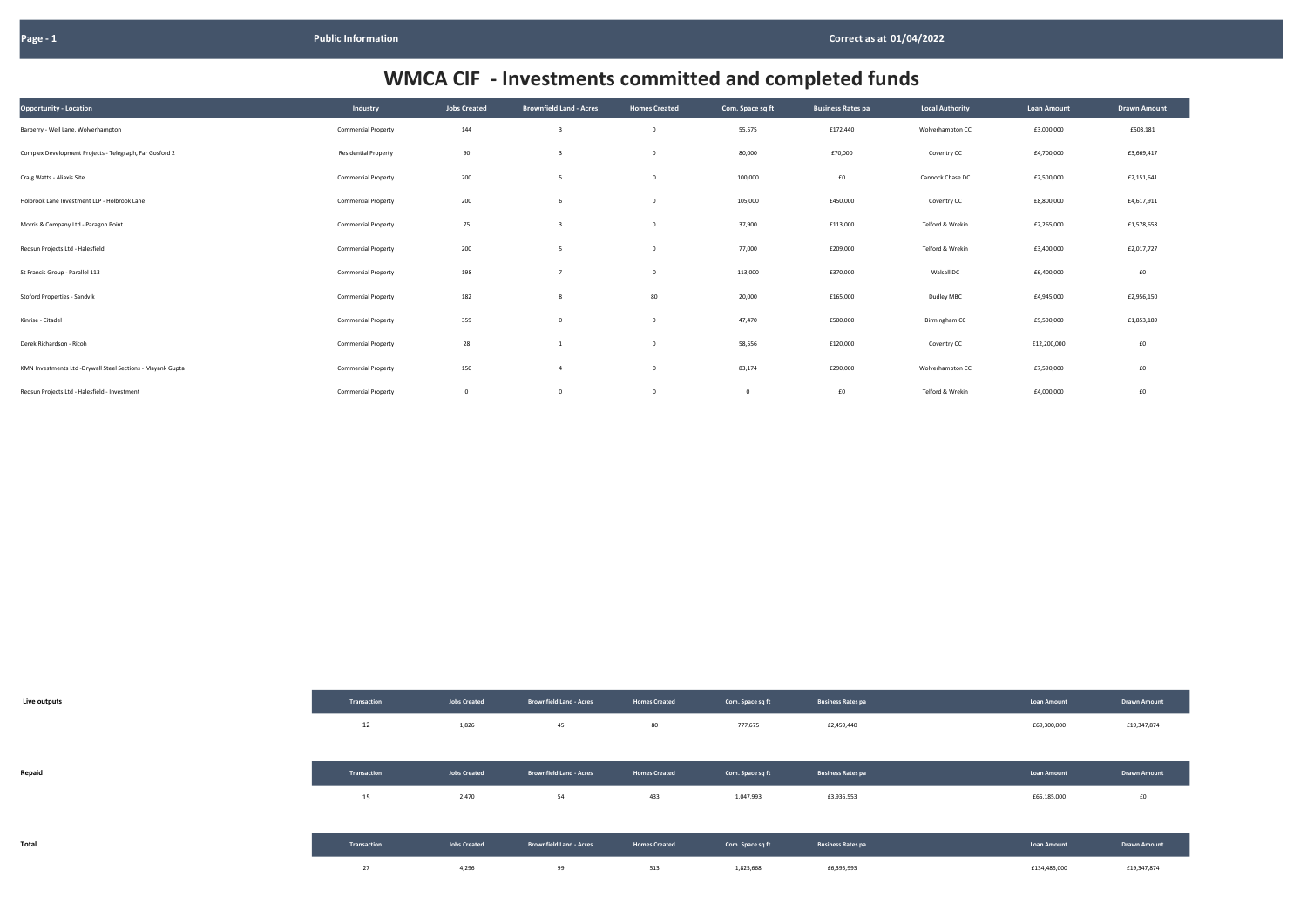| Opportunity - Location                                | Industry                    | <b>Jobs Created</b> | <b>Brownfield Land - Acres</b> | <b>Homes Created</b> | Com. Space sq ft | <b>Business Rates pa</b> | <b>Local Authority</b> | <b>Loan Amount</b> |
|-------------------------------------------------------|-----------------------------|---------------------|--------------------------------|----------------------|------------------|--------------------------|------------------------|--------------------|
| Barberry - 57 AMH                                     | <b>Commercial Property</b>  | 230                 | 2.37                           | $\mathbf 0$          | 56800            | £270,000                 | Birmingham CC          | £5,030,000         |
| Barberry - 65 AMH                                     | <b>Commercial Property</b>  | 80                  | 2.9                            | $\overline{0}$       | 60000            | £208,545                 | Birmingham CC          | £3,680,000         |
| Barberry - Kingswood Lakeside                         | <b>Commercial Property</b>  | 82                  | 3.45                           | $\mathbf{0}$         | 61600            | £177,038                 | Cannock Chase DC       | £3,350,000         |
| Barberry - Perry Barr                                 | <b>Commercial Property</b>  | 75                  | 2.5                            | $\mathbf{0}$         | 48000            | £149,448                 | Birmingham CC          | £2,900,000         |
| Chase Midlands - Sheldon                              | <b>Commercial Property</b>  | 230                 | $\mathbf{1}$                   | $\mathbf 0$          | 45140            | £374,578                 | Birmingham CC          | £7,905,000         |
| Complex Development Projects - Telegraph, Far Gosford | <b>Commercial Property</b>  | 200                 | 2.7                            | 423                  | $\overline{0}$   | ${\tt f0}$               | Coventry CC            | £2,820,000         |
| Cordwell Lesiure - Walsall                            | <b>Commercial Property</b>  | 130                 | 1.2                            | $\mathbf{0}$         | 35400            | £257,223                 | Walsall DC             | £6,950,000         |
| <b>Expert Holdings Ltd</b>                            | <b>Commercial Property</b>  | 275                 | $\overline{4}$                 | $\overline{0}$       | 82000            | £257,223                 | Coventry CC            | £2,000,000         |
| Goold Estates Ltd - Steel Park                        | <b>Commercial Property</b>  | 165                 | 5.5                            | $\mathbf 0$          | 69025            | £198,378                 | Wolverhampton CC       | £3,700,000         |
| Macc Care - Sutton                                    | <b>Residential Property</b> | 60                  | 1.78                           | 10                   | 25833            | £287,000                 | Birmingham CC          | £2,350,000         |
| Opus Land - Kingswood Lakeside                        | <b>Commercial Property</b>  | 425                 | 14                             | $\overline{0}$       | 283185           | £807,120                 | Cannock Chase DC       | £7,000,000         |
| Opus Land - Seven Stars                               | <b>Commercial Property</b>  | 203                 | 6.35                           | $\overline{0}$       | 120000           | £360,000                 | Sandwell MBC           | £5,500,000         |
| Warmflame Developments Ltd - Nuneaton                 | <b>Commercial Property</b>  | 68                  | 0.74                           | $\overline{0}$       | 35000            | £90,000                  | Nuneaton & Bedworth    | £2,400,000         |
| WD (Cakemore) Ltd                                     | <b>Commercial Property</b>  | 107                 | 2.75                           | $\overline{0}$       | 54000            | £200,000                 | Dudley MBC             | £3,600,000         |
| Chancerygate - Minworth                               | <b>Commercial Property</b>  | 140                 | 3.13                           | $\overline{0}$       | 72010            | £300,000                 | Birmingham CC          | £6,000,000         |

| Repaid | Transaction |       | Jobs Created <b>RECOVIDED Brownfield Land - Acres</b> Homes Created <b>Com.</b> Space sq ft <b>Business Rates particles</b> |     |           |            | <b>Loan Amount</b> |
|--------|-------------|-------|-----------------------------------------------------------------------------------------------------------------------------|-----|-----------|------------|--------------------|
|        |             | 2,470 |                                                                                                                             | 433 | 1,047,993 | £3,936,553 | £65,185,000        |

| <b>Local Authority</b> | <b>Loan Amount</b> |
|------------------------|--------------------|
| Birmingham CC          | £5,030,000         |
| Birmingham CC          | £3,680,000         |
| Cannock Chase DC       | £3,350,000         |
| Birmingham CC          | £2,900,000         |
| Birmingham CC          | £7,905,000         |
| Coventry CC            | £2,820,000         |
| Walsall DC             | £6,950,000         |
| Coventry CC            | £2,000,000         |
| Wolverhampton CC       | £3,700,000         |
| Birmingham CC          | £2,350,000         |
| Cannock Chase DC       | £7,000,000         |
| Sandwell MBC           | £5,500,000         |
| Nuneaton & Bedworth    | £2,400,000         |
| Dudley MBC             | £3,600,000         |
| Rirmingham CC          | FR 000 000         |

# WMCA CIF - Investments repaid